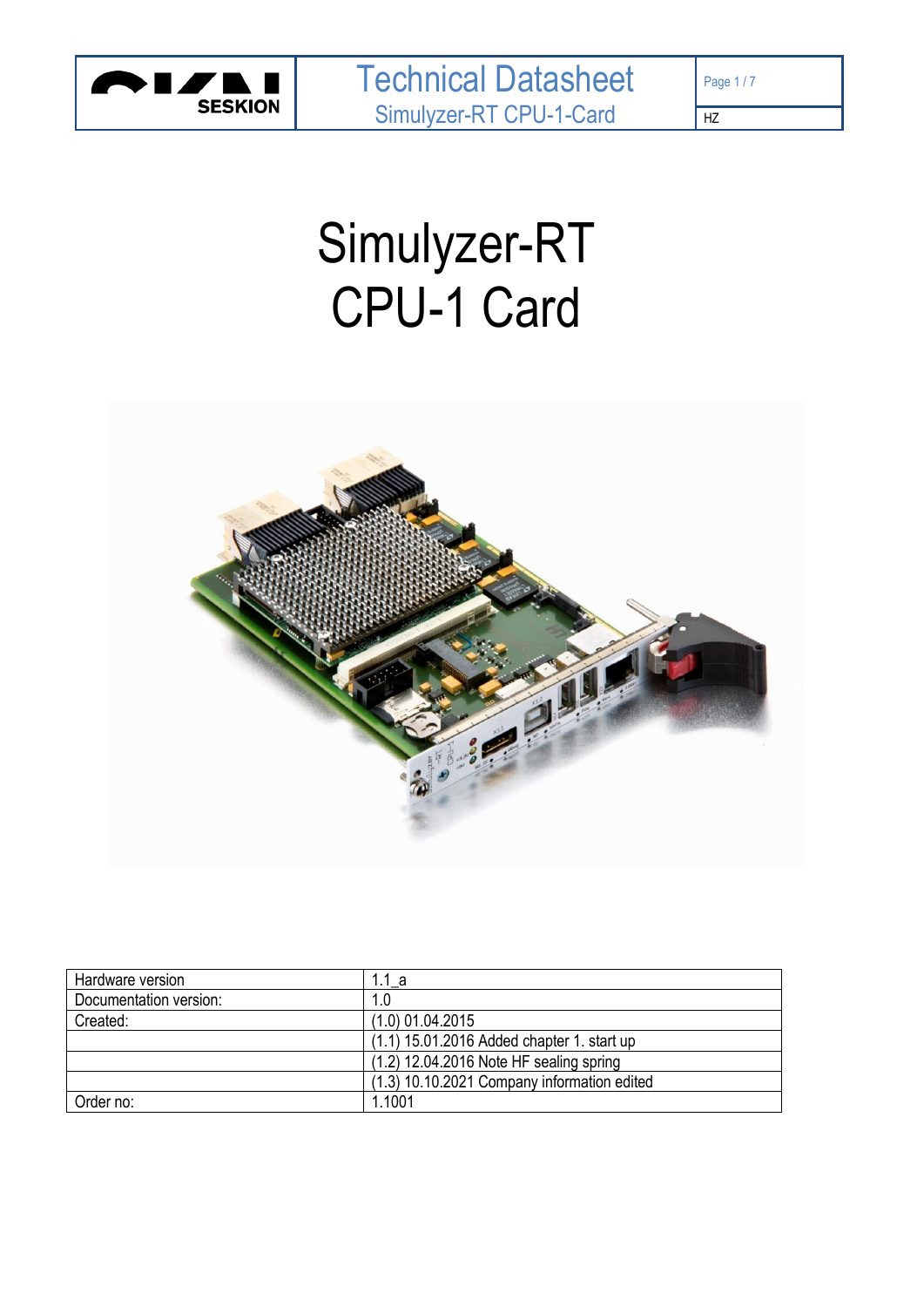

# Safety instructions

To avoid damages to persons and devices the following safety instructions have to be noticed!

- Only qualified personnel are allowed to handle this device!
- Before any handling within the device the current supply has to be switched off!
- During operation the device have to be positioned, that enough air condition is supplied and no small parts can get into the ventilation slots.
- In case of any trouble the system has to be switched de-energized!
- The declared environmental conditions and max. voltage ranges have to be observed!
- To warranty the device remove all dust and dirt in periodically intervals.
- Make sure that the ventilation slots are unobstructed!

# Intended use:

**The Simulyzer-RT CPU-1 is engineered for use as a CPU within a Simulyzer-RT system. Each Simulyzer-RT-System has to have this CPU card mandatory. Peripheral devices are allowed to use in any user defined application.**

 $\bullet$  The device is only permitted to use for the intended use. Any other use results the deletion of the guarantee!

For questions and repair cases contact SesKion GmbH Tel.: +49 (0)711/990 58 14 Fax: +49 (0)711/990 58 27 Email: info@seskion.de Internet: www.seskion.de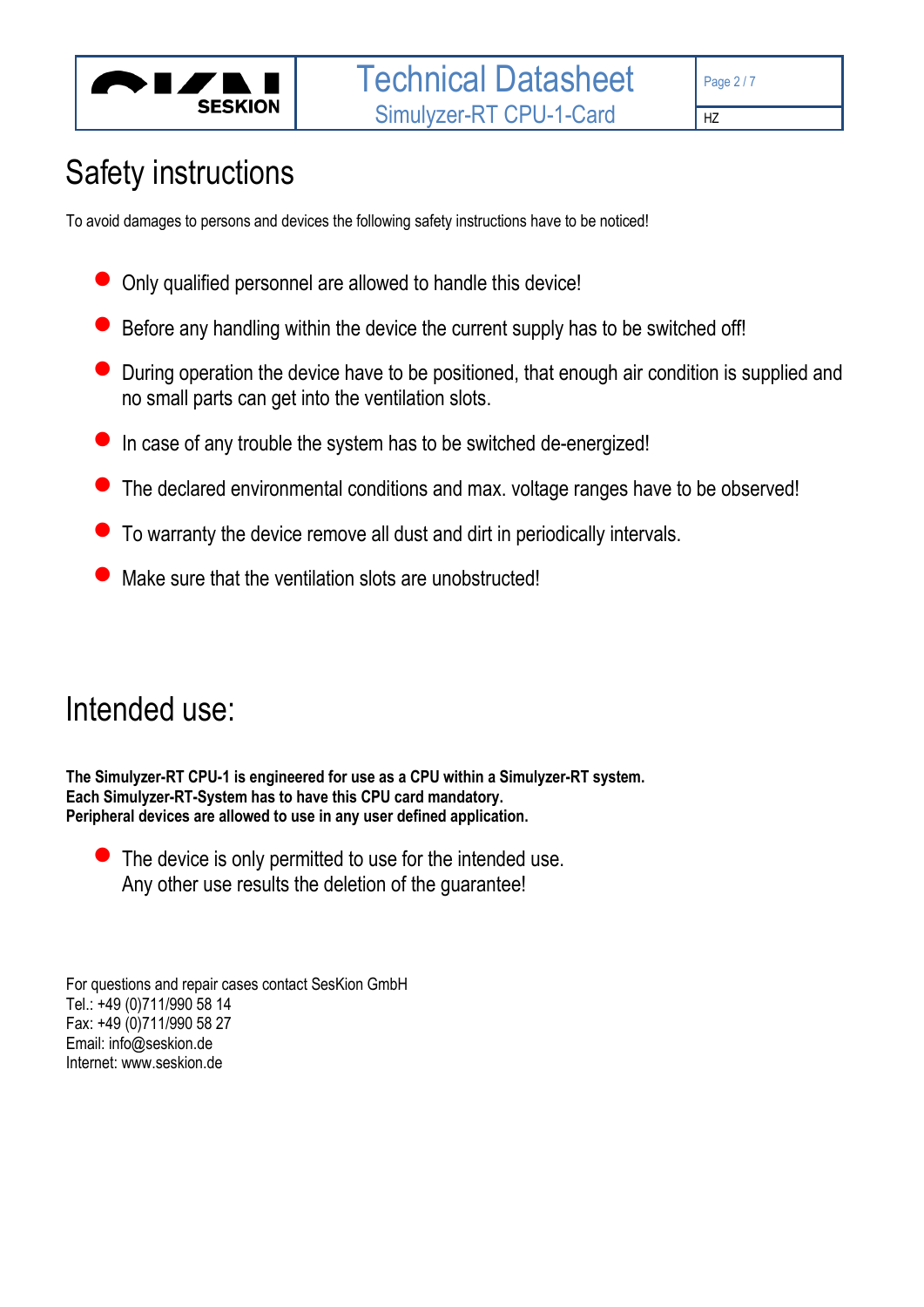

# Table of contents

| 1. |       |  |  |  |  |  |
|----|-------|--|--|--|--|--|
|    | 1.1   |  |  |  |  |  |
|    | 1.2   |  |  |  |  |  |
|    | 1.3   |  |  |  |  |  |
|    | 1.3.1 |  |  |  |  |  |
|    | 1.3.2 |  |  |  |  |  |
|    |       |  |  |  |  |  |
|    |       |  |  |  |  |  |
| 3. |       |  |  |  |  |  |
|    |       |  |  |  |  |  |
| 5. |       |  |  |  |  |  |
| 6. |       |  |  |  |  |  |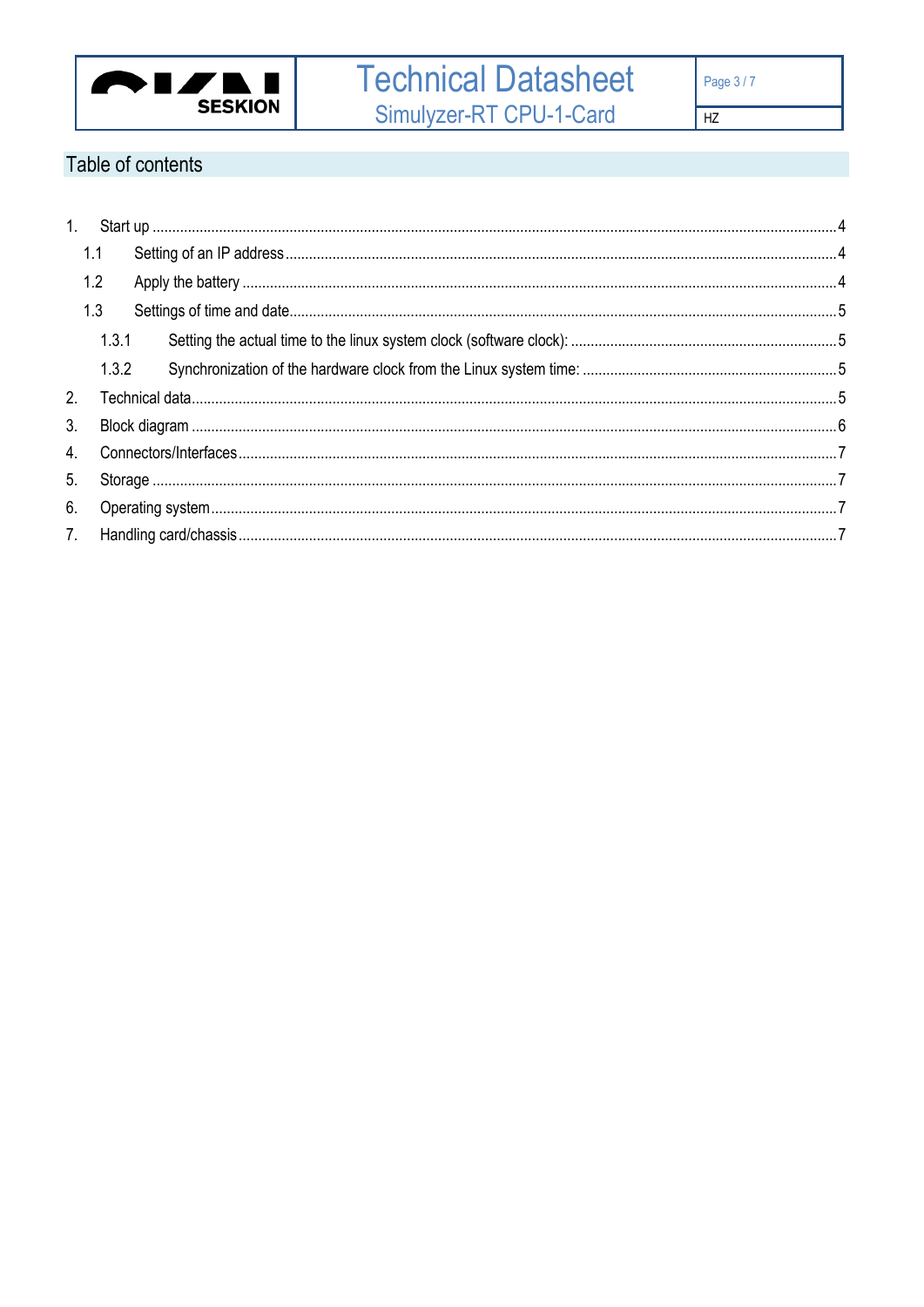

### <span id="page-3-0"></span>1. Start up

The CPU-1 card is delievered without applied battery, which means with a separate packed battery.

To start up the CPU-1 card an IP-address have to be set.

If date and time for access dates of files or log entries is necessary, it is **mandatory** that the battery is applied and date and time is set!

#### <span id="page-3-1"></span>**1.1 Setting of an IP address**

The CPU-1 has a preinstalled fixed IP address of 192.168.4.64. For establishing first communication you have the selection of

- a) Using the Console-connection via SesKion "Console-USB cable".
- b) Supply your host PC with a network interface of IP address 192.168.4.xx,

connect it with network cable to the CPU-1 card and try a ssh connection.

If connection is done one-time you may change IP address settings by editing the file **/etc/network/interfaces** (by using vi).For changing to another fixed IP address, simply change the **address** field below the **iface eth0** line. Example:

```
iface eth0 inet static
     address 192.168.0.97 
     netmask 255.255.255.0 
     gateway 192.168.0.1
```
For establishing automatic interface configuration with DHCP protocol, replace static with dhcp.

Example: **iface eth0 inet dhcp # address 192.168.0.97 # netmask 255.255.255.0 # gateway 192.168.0.1**

After you have saved your changes,

- reboot by typing **reboot,**
- a shell with root privileges or
- simply Power Off and ON to activate your new settings

#### <span id="page-3-2"></span>**1.2 Apply the battery**

Remove the packaging of the battery.

Put the battery sideways into the battery-equipment until the battery is locked noticeably. Please notice the polarity of the battery!





Separately packed lithium battery (manufacturer can varied)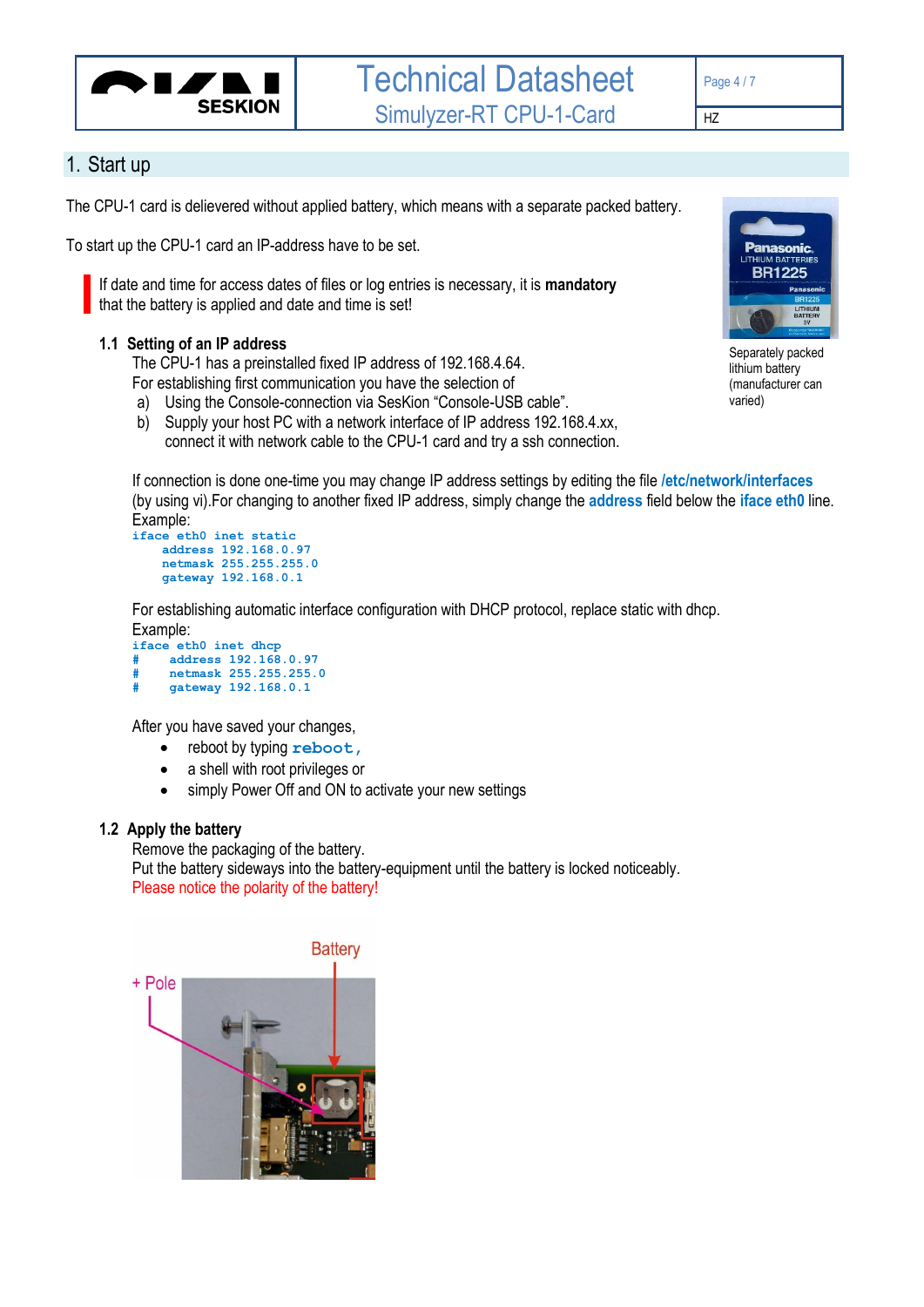

#### <span id="page-4-0"></span>**1.3 Settings of time and date**

Linux system time is taken from a battery buffered hardware clock during boot time. Therefore the system time is always be valid. In some special cases the buffering of the hardware clock fails. This cases can be caused by low battery capacity or removed battery. If this happens the system time and date reverts to Jan. 1. 2000 00:00 and have to be set manually to the actual time and date.

```
Example:
root@localhost:~# date
Sat Jan 1 00:00:38 UTC 2000
root@localhost:~#
```
Failed hardware clock time; since power-on and boot process, 38 seconds have elapsed.

#### **1.3.1 Setting the actual time to the linux system clock (software clock):**

```
root@localhost:~# date 110610242014.30
Thu Nov 6 10:24:30 UTC 2014
root@localhost:~#
```
The string **110610242014.30** for the date and time to be set includes:

- **11** The month, in this case November
- **06** The day of the month
- **10** The hour
- **24** The minute
- **2014** The year
- **30** The seconds

<span id="page-4-2"></span>**1.3.2 Synchronization of the hardware clock from the Linux system time: root@localhost:~# hwclock -w root@localhost:~#**

Now time and date are valid and run again from battery power during CPU-1 card is powered off.

#### <span id="page-4-3"></span>2. Technical data

- NVIDIA® Tegra® T30 w/ Quad ARM® CORTEX -A9; MPCore™ CPU, 1.3 GHz per core
- Dimensions: Euroformat, 4 U
- Current consumption: 12V / 0.7A
- Environmental temperature:0°C … 40°C (32° F … 104°F)
- Rel. Humidity: Max. 85% not condensed
- Weight: 0,25 kg

| Test conditions: Environmental temperature 20°C to 26°C (68°F to 78,8°F) |                         |               |       |       |       |                                                     |  |  |  |
|--------------------------------------------------------------------------|-------------------------|---------------|-------|-------|-------|-----------------------------------------------------|--|--|--|
| <b>Num</b>                                                               | <b>Evaluation</b>       | Symbol        | typ.  | min.  | max.  | <b>Note</b>                                         |  |  |  |
|                                                                          | Permitted voltage range | Jsupp         | 12V   | 11.4V | 12.6V |                                                     |  |  |  |
| ⌒                                                                        | Current consumption     | <b>I</b> supp | 680mA |       | 750mA | Without USB devices.<br>mSATA Modul and<br>Micro-SD |  |  |  |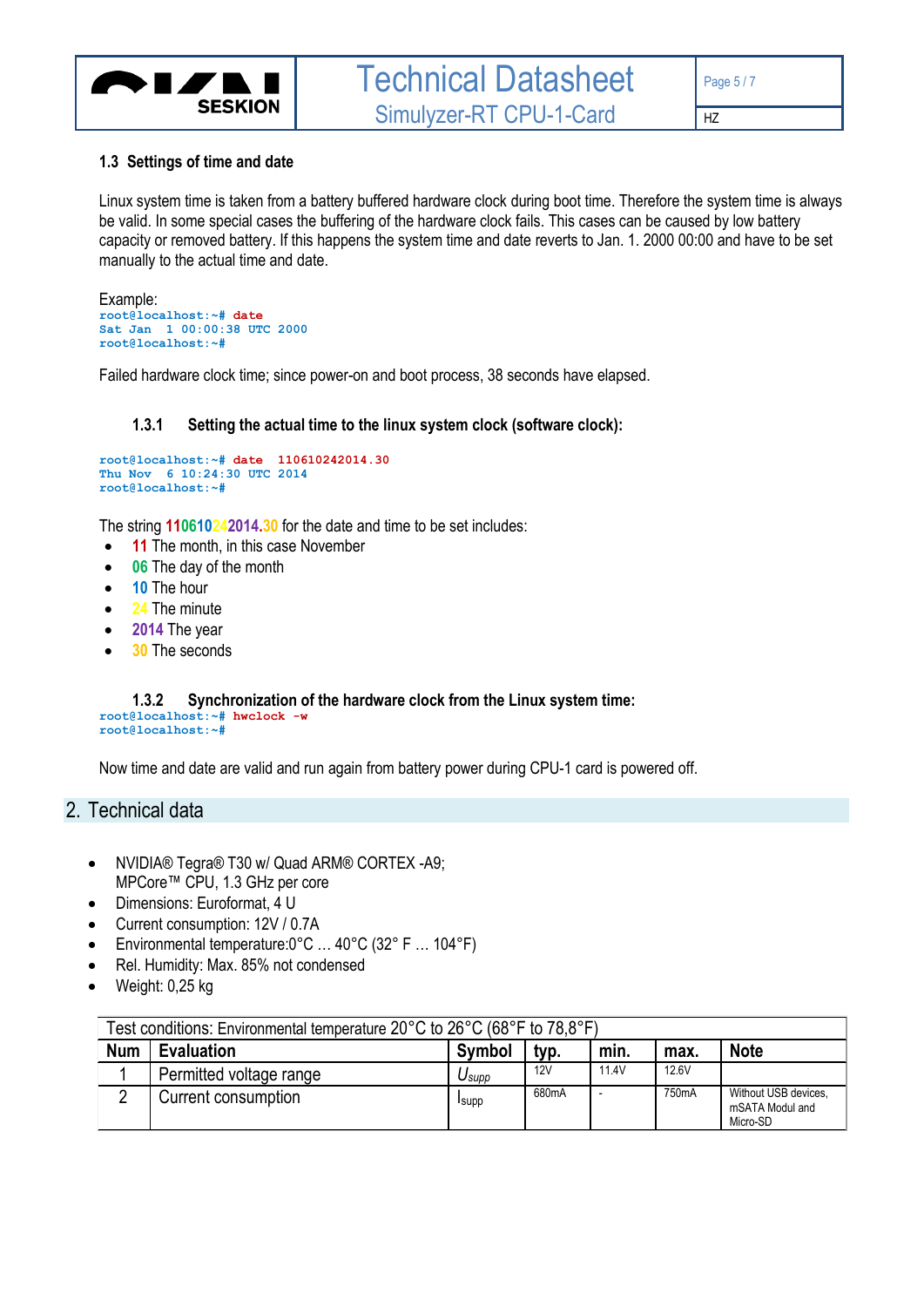

# Technical Datasheet Simulyzer -RT CPU - 1 -Card

HZ

# <span id="page-5-0"></span>3. Block diagram











mSATA plug-in position<br>unassambled